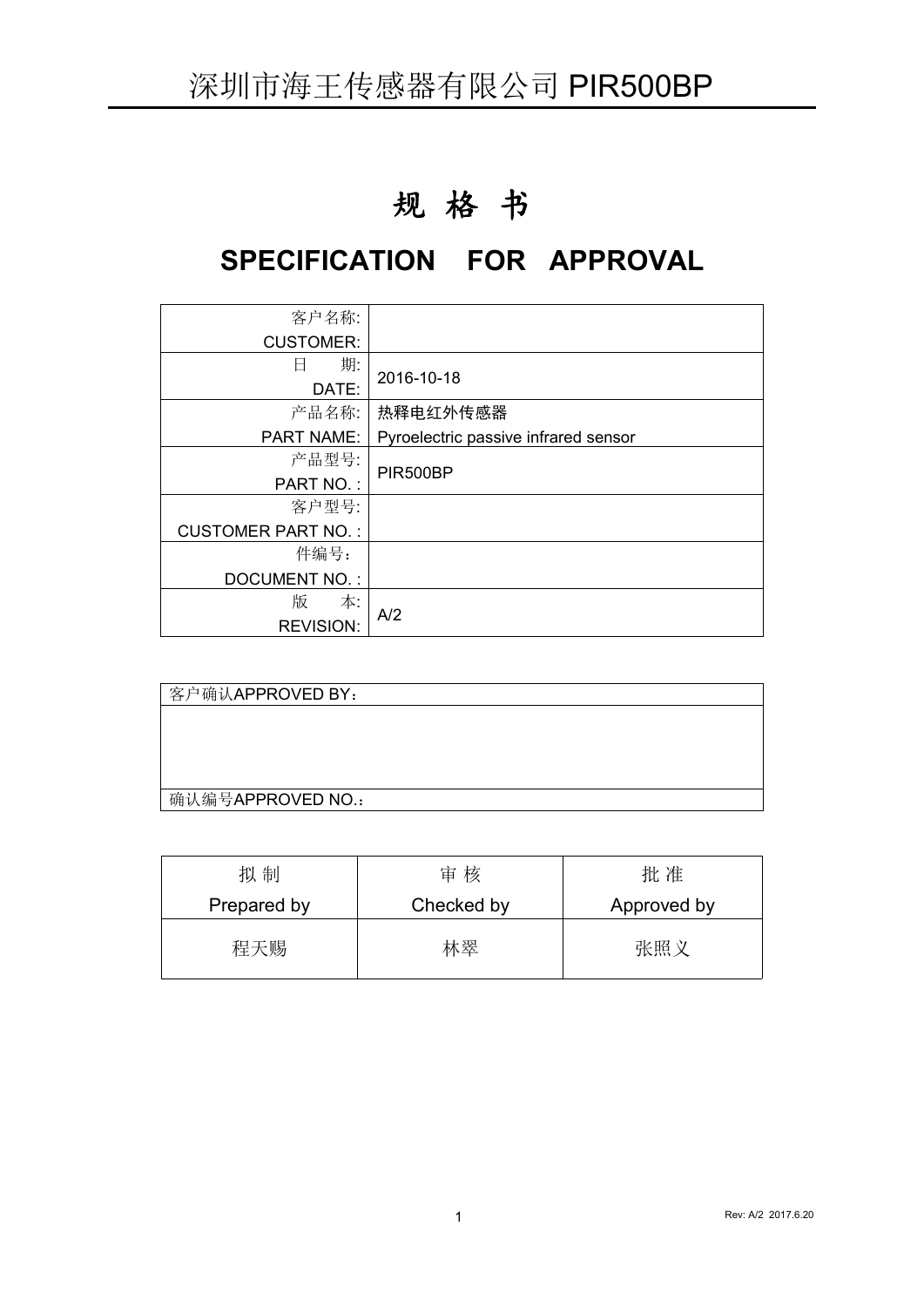# 目录

## content

| 2. |                                          |  |
|----|------------------------------------------|--|
| 3. |                                          |  |
| 4. | 传感器输出形式………………………………………………………………………………4   |  |
| 5. | 外形及尺寸………………………………………………………………………………………4  |  |
| 6. | 电性能参数…………………………………………………………………………………………5 |  |
| 7. | 光学性能参数………………………………………………………………………………………6 |  |
| 8. | 环境性能参数……………………………………………………………………………………6  |  |
| 9. |                                          |  |
|    |                                          |  |
|    |                                          |  |
|    |                                          |  |
|    |                                          |  |
|    |                                          |  |
|    |                                          |  |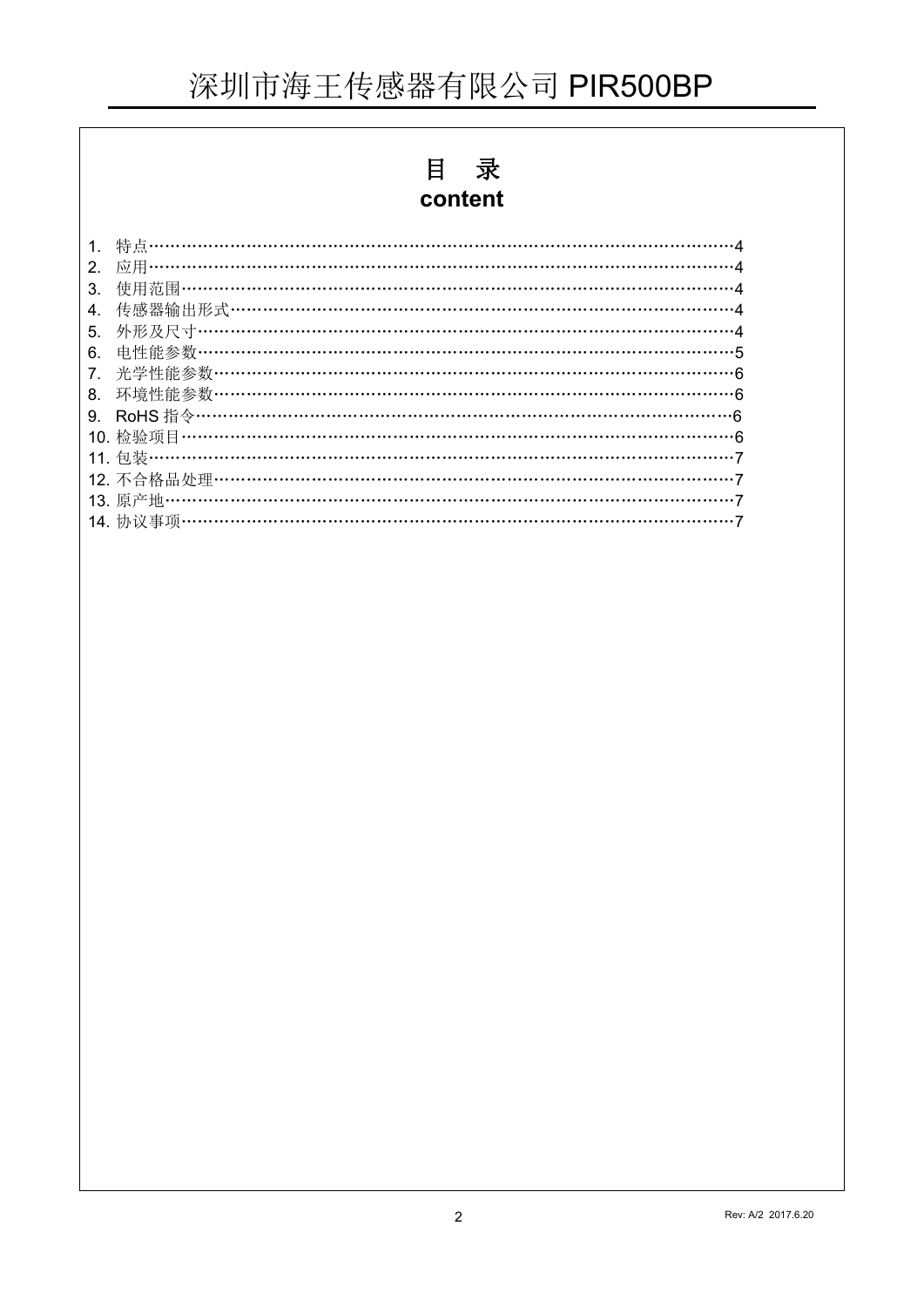## 热释电红外传感器

## Pyroelectric passive infrared sensor

### 1. 特点 FEATURES

\* 高灵敏度和优越的信噪比

High sensitivity and superior SNR(signal-to noise ratio)

\* 对温度变化的高稳定性

#### High stability for temperature change

\* 抗干扰能力强 (例如振动,射频干扰等.)



High anti-interference ability (For example: vibration, radio frequency interference)

### 2. 应用 APPLICATIONS

\*安防 Security

\*照明器具 Luminaire

\*家庭和其他领域 Family and other fields

### 3. 使用范围 APPLICATIONS RANGE

本规格书使用于被动式热释电红外传感器输出装置。

This specification describes a pyroelectric passive infraredsensor for passive infrared sensor device.

#### 4. 传感器输出形式 TYPE OF SENSOR

平衡差动型 (反向串联型)

Balanced differential type (Series opposed type.)

### 5. 外形及尺寸 APPEALANCE AND DIMENSIONS

5.1 外观 VISUAL INSPECTION

表面光洁,无划伤、污渍、生锈等现象。

There are not remarkable wounds、spots、rust and etc.

### 5.2 外形及尺寸 APPEALANCE AND DIMENSIONS

TO-5:具体尺寸详见图1。

TO-5 Package: see fig 1.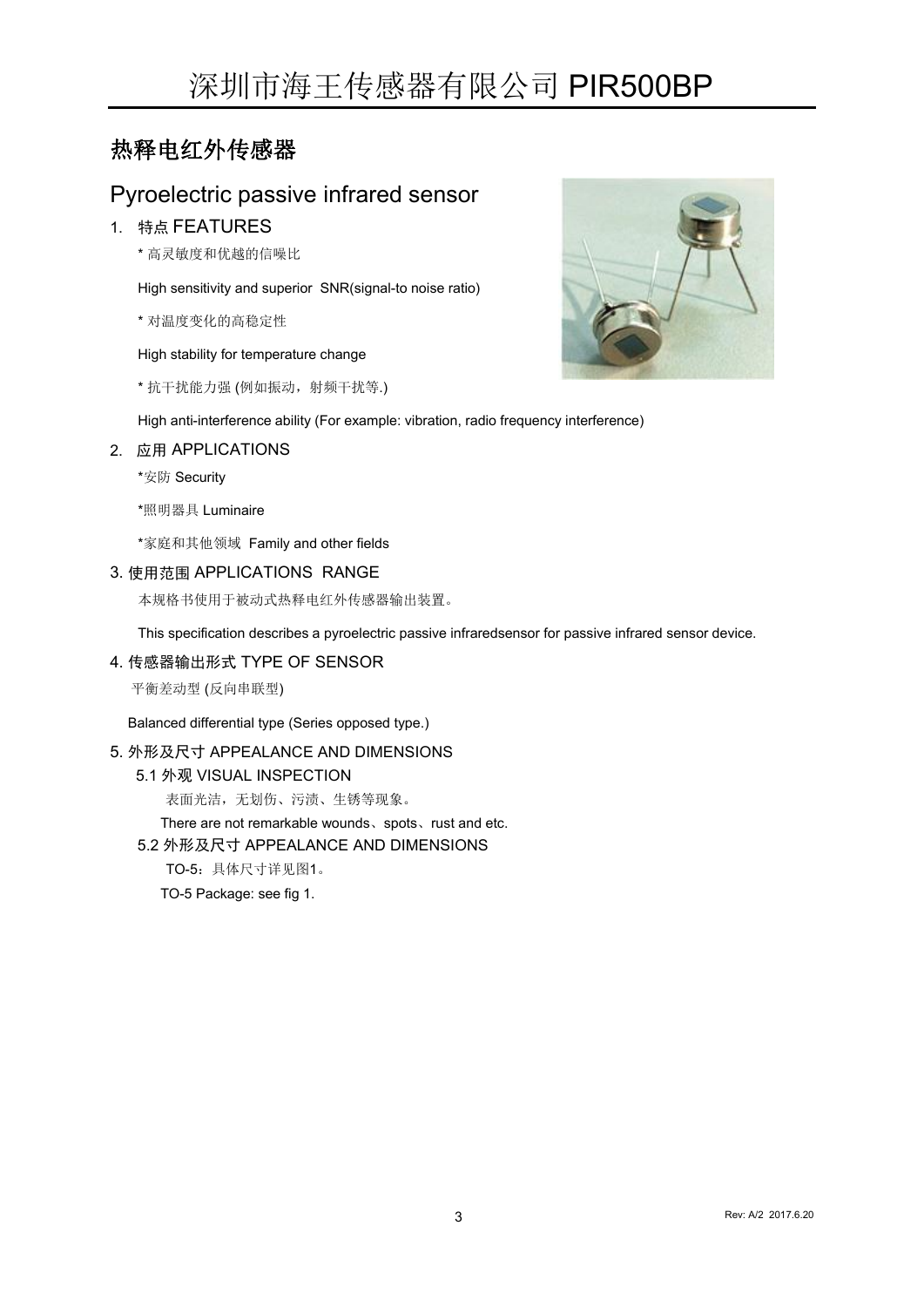### 6.电性能参数(环境温度25℃) **ELECTRICAL CHARACTERISTICS( AT 25**℃ **)**

| 项目 ITEM                      | 测试条件 CONDITION                                                  | 规格 RATING      |  |
|------------------------------|-----------------------------------------------------------------|----------------|--|
|                              | 黑体温度:420K<br>٠                                                  |                |  |
|                              | Black Body temperature: 420K                                    |                |  |
|                              | 调制频率 1HZ, 0.3∼ 3.5HZ △f<br>٠                                    |                |  |
| 6.1 输出信号                     | Chopping Frequency: 1HZ, $0.3 \sim 3.5$ HZ $\triangle f$        | >3500mVp-p     |  |
| Signal Output                | Vd=5V,Rs=47KΩ, 放大倍数 72.5 Db<br>٠                                |                |  |
|                              | Vd=5V, Rs=47K $\Omega$ , the amplifier of Gain 72.5dB           |                |  |
|                              | 测试方法详见图2.<br>٠                                                  |                |  |
|                              | Measurement method shown in Fig2.                               |                |  |
|                              | 调制频率 1HZ, 0.3 ~ 3.5HZ △f<br>۰                                   |                |  |
|                              | Chopping Frequency: 1HZ, $0.3 \sim 3.5$ HZ $\triangle f$        |                |  |
| 6.2 噪声                       | Vd=5V,Rs=47KΩ, 放大倍数 72.5 Db<br>٠                                | $< 80mVp-p$    |  |
| Noise Output                 | Vd=5V, Rs=47K $\Omega$ , the amplifier of Gain 72.5dB           |                |  |
|                              | 测试方法详见图2.<br>٠                                                  |                |  |
|                              | Measurement method shown in Fig2.                               |                |  |
|                              | 黑体温度:420K<br>٠                                                  |                |  |
|                              | Black Body temperature: 420K                                    |                |  |
|                              | 调制频率 1HZ, 0.3∼ 3.5HZ △f<br>٠                                    |                |  |
|                              | Chopping Frequency: 1HZ, $0.3 \sim 3.5$ HZ $\triangle f$        |                |  |
|                              | Vd=5V,Rs=47KΩ, 放大倍数 72.5 Db<br>٠                                |                |  |
| 6.3 平衡输出                     | Vd=5V, Rs=47K $\Omega$ , the amplifier of Gain 72.5dB           | VA-VB /(VA+VB) |  |
| Balance output               | 测试方法详见图2和图3.<br>٠                                               | ×100%≤10%      |  |
|                              | Measurement method shown in Fig2 and Fig3.                      |                |  |
|                              | VA = A单元的灵敏度 (Vp-p)                                             |                |  |
|                              | $VA = A Element$ sensitivity (Vp-p)                             |                |  |
|                              | VB = B单元的灵敏度 (Vp-p)                                             |                |  |
|                              | $VB = B$ Element sensitivity (Vp-p)                             |                |  |
| 6.4 电源电压                     | 单电源供电                                                           |                |  |
|                              | Single power supply                                             | 2~15V          |  |
| <b>Operating Voltage</b>     | $RS=47K\,\Omega$                                                |                |  |
| 6.5 源极电压                     | VD=5V,RS=47K $\Omega$                                           | $0.4 - 1.0V$   |  |
| Source Voltage               |                                                                 |                |  |
| 6.6 基本测试电路                   | 详见图                                                             |                |  |
| <b>Circuit Configuration</b> | See Fig.3                                                       |                |  |
|                              | 传感器通电后, 输出信号稳定的时间                                               |                |  |
| 6.7 响应时间                     | After it conneted, it with the measurement amplifier            |                |  |
| Warm-up Time                 | for Fig.3 description that turns on the power supply            | Max: 25 Sec    |  |
|                              | beforehand, the amplification output is time until stabilizing. |                |  |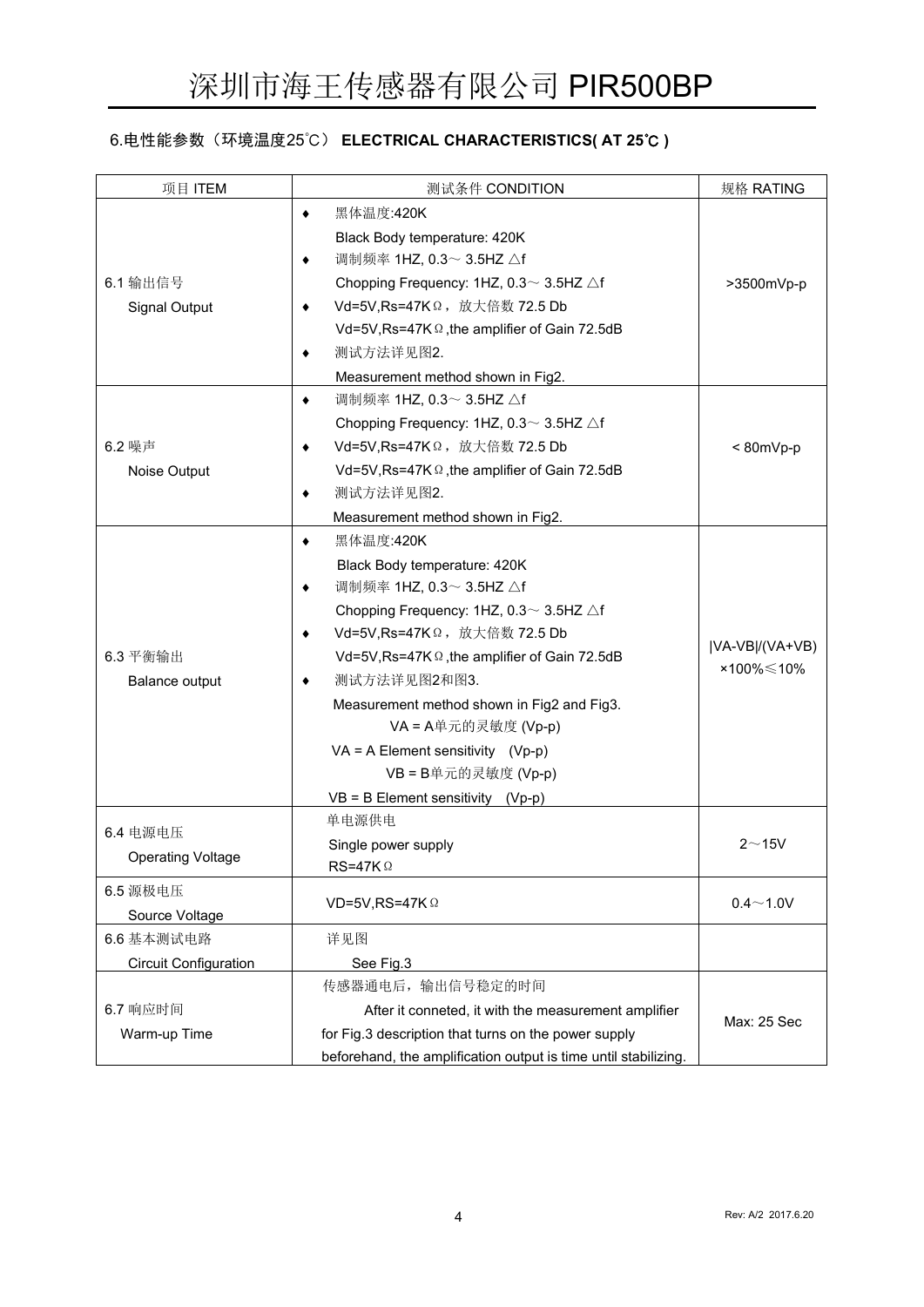### 7. 光学性能参数 **OPTICAL CHARACTERISTICS**

| 项目 ITEM                                | 规格 RATING                                       |
|----------------------------------------|-------------------------------------------------|
|                                        | X轴方向: 146.5度.                                   |
|                                        | 146.5 degrees from center of Element on Axis X. |
| 7.1入射视角图                               | Y轴方向: 153度.                                     |
| Field of View                          | 153 degrees from center of Element on Axis Y.   |
|                                        | 详见图5                                            |
|                                        | See Fig 5                                       |
|                                        | 基板材料: 硅                                         |
|                                        | Filter substrate: Silicon                       |
| 7.2接收波长                                | 截止波长: 5.5±0.5 µ m                               |
| Response wavelength band               | Cut on wavelength: $5.5 \pm 0.5 \mu$ m          |
|                                        | 平均透过率: 7~14μm ≥75%                              |
|                                        | Transmission: $7{\sim}14~\mu$ m $\geqslant75\%$ |
| 7.3 滤光片透过特性曲线                          | 详见图6                                            |
| Transmission Characteristics of filter | See Fig 6                                       |

### 8. 环境性能参数 **ENVIRONMENTAL REQUIREMENTS**

| 项目 ITEM                      | 规格 RATING                                                  |
|------------------------------|------------------------------------------------------------|
| 8.1使用温度范围                    |                                                            |
| <b>Operating Tmeperature</b> | $-30\sim$ 70 °C                                            |
| 8.2 保存温度范围                   |                                                            |
| Storage Temperatur           | $-40\negthinspace\negthinspace\negthinspace 80^{\circ}$ °C |
|                              | 噪声在30℃,相对湿度为90~95%条件下和常温常湿条                                |
| 8.3 耐湿度性                     | 件下没有增大。                                                    |
|                              | The sensor shall operate without increase in Noise         |
| <b>Relative Humidity</b>     | Output when exposed to 90 to 95% RH at 30°C                |
|                              | continuously                                               |
| 8.4 气密性                      | 125±5℃氟碳浴(FC-40)中浸泡20秒,不产生气泡。                              |
| Hermetic Seal                | No bubbles visible in the $125+5^{\circ}$ C fluorocarbon   |
|                              | bath(FC-40) for 20sec                                      |
| 8.5 可靠性试验                    | 参考附件1 (13~14页)                                             |
| <b>Reliability Test</b>      | Specified in 《Appendix》1 (page13~14)                       |

### 9. ROHS 指令 **ROHS COMPLIANCE**

本产品符合欧盟RoHS指令要求.

This product conforms to RoHS regulatin.

#### 10. 检验项目 **INSPECTION**

10.1 制程检验 Process inspection

全检:项目 6 电性能参数,包括 6.1~6.3,6.5 项。

100% inspection: Item 6.1 to 6.3 and 6.5 among the electric performances of item 6.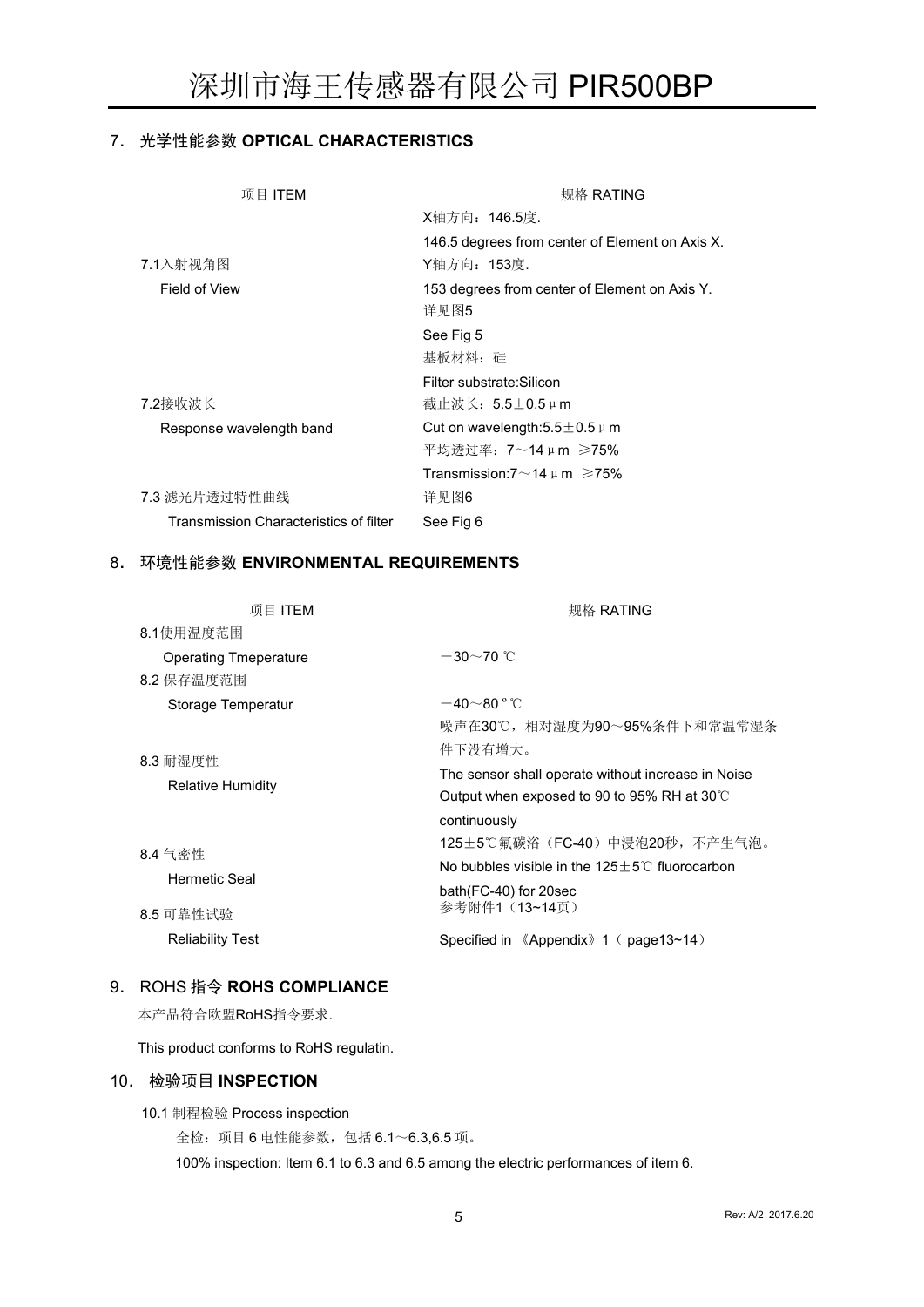### 10.2 发货检验 OUTGOING INSPECTION

发货前按照发货抽检标准对项目 6 的 6.1~6.3,6.5 项和项目 5 的 5.1,5.3 项进行抽检。

Based on statistical sampling inspection method every manufacture lot is inspected for the electrical

characteristics item 6.1to 6.3 ,6.5 of the Item 6,and item 5.1 and 5.3 of the appearance of item 5.

### 11.包装 **PACKING**

货物包装牢固,无破损现象。

The packaging is solid and there isn't breakage

### 12.不合格品处理 **PROCESS ATFAILURE**

在收货过程检验中,发现不合格产品,双方对此进行协商处理。

In case of finding of failure incoming or process inspection after receipt of products, Both sides negotiate to deal with the failure

### 13. 原产地 **PRODUCTION GROUND**

まんしゃ しゅうしょう しゅうしょう しんしゃ しゅうしょく しゅうしょく しゅうしょく

China

#### 14. 协议事项 **REVISION**

本协议内容的变更必须经过双方协商,并出具文字文件确认。

Any revision of this specification should be made in writing by discussion.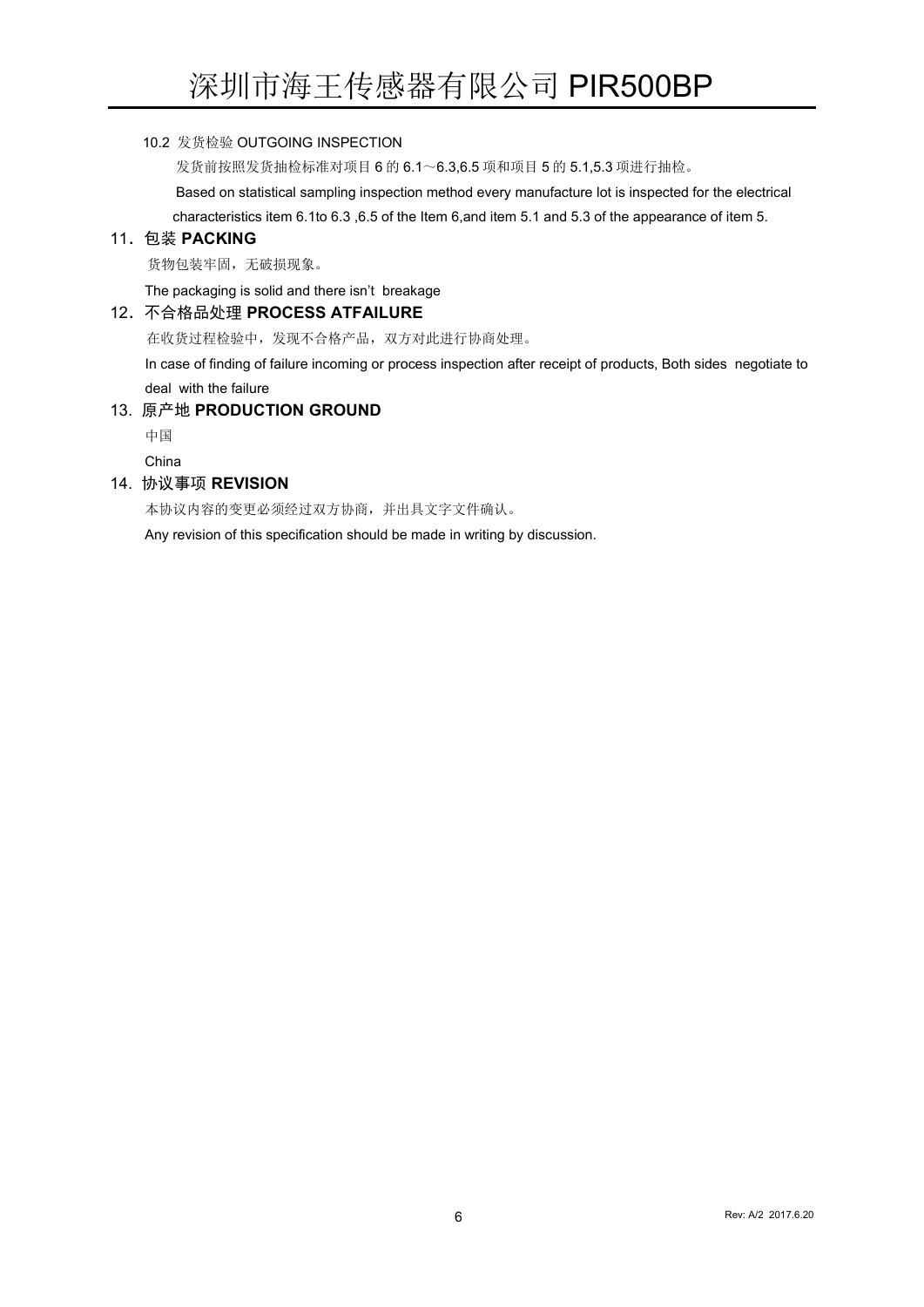

**ELEMENT** 



## 图 **1** 尺寸规格图

### **FIG.1 Dimensions chart**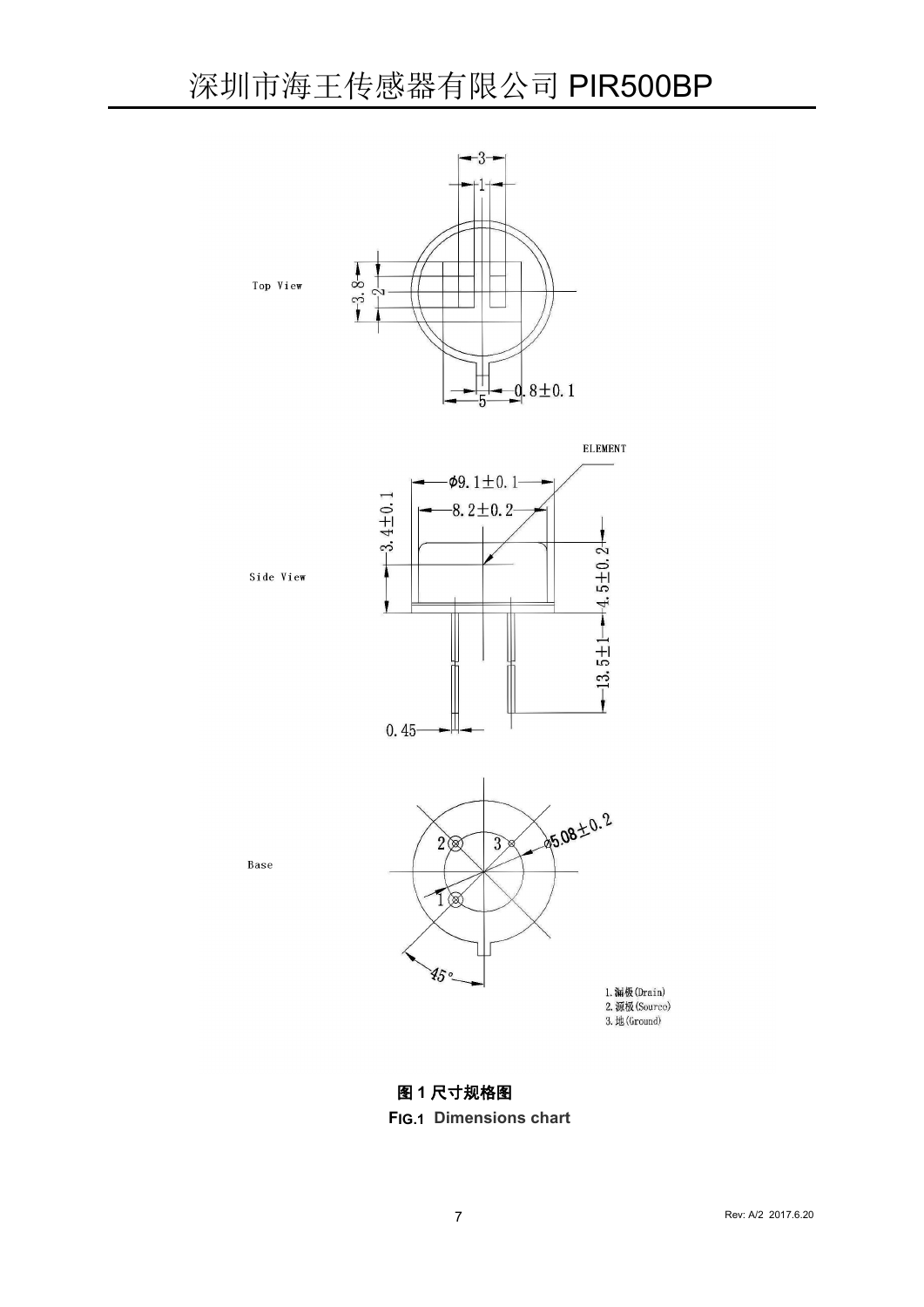### 热释电红外传感器测试方法

Pyroelectric Passive Infrared sensor measurement method



### 测量条件 TEST CONDITION

- 环境温度: 25ºC
- Environmental temperature: 25ºC
- 黑体温度:420K
	- B lack Body temperature: 420K
- 调制频率 1 赫兹, 0.3~3.5 赫兹 △f
- Chopping Frequency: 1HZ, 0.3~ 3.5HZ △f
- ◆ 放大倍数 72.5 dB the amplifier of Gain 72.5dB

### 图 **2** 热释电传感器测试方法

**F IG.2 PYROELECTRIC PASSIVE INFRARED SENSOR MEASUREMENT METHOD**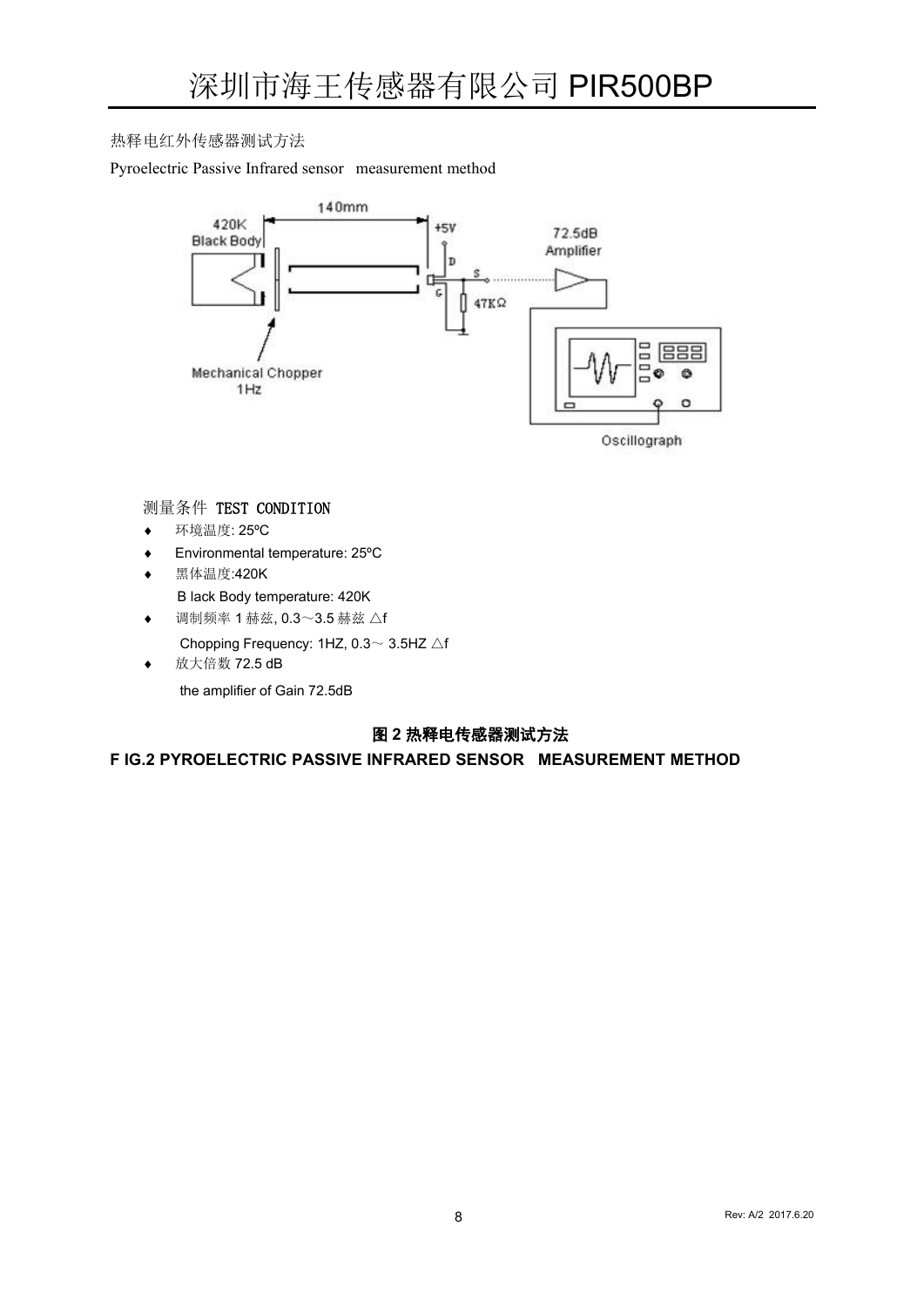平衡度测试方法

BALANCE MEASUREMENT METHOD



### 图 **3** 平衡度测试方法 **F IG.3 BALANCE MEASUREMENT METHOD**

热释电传感器的灵敏平衡度是通过测量每个单元的灵敏度,并采用下列公式计算得出。

Pyroelectric Passive Infrared sensor sensitivity balance is measured by testing the single unit sensitivity,and using the following equation.

Balance = |VA-VB|/(VA+VB) ×100%

VA = A单元的灵敏度 (Vp-p)

VA = A Element sensitivity (Vp-p)

VB = B单元的灵敏度 (Vp-p)

VB = B Element sensitivity (Vp-p)

测试电路图

### TEST CIRCUIT CONFIGURATION



1. 漏极 (Drain) 2. 源极 (Source) 3. 地(Ground)

### 图 **4** 测试电路图 **F IG.4 TEST CIRCUIT CONFIGURATION**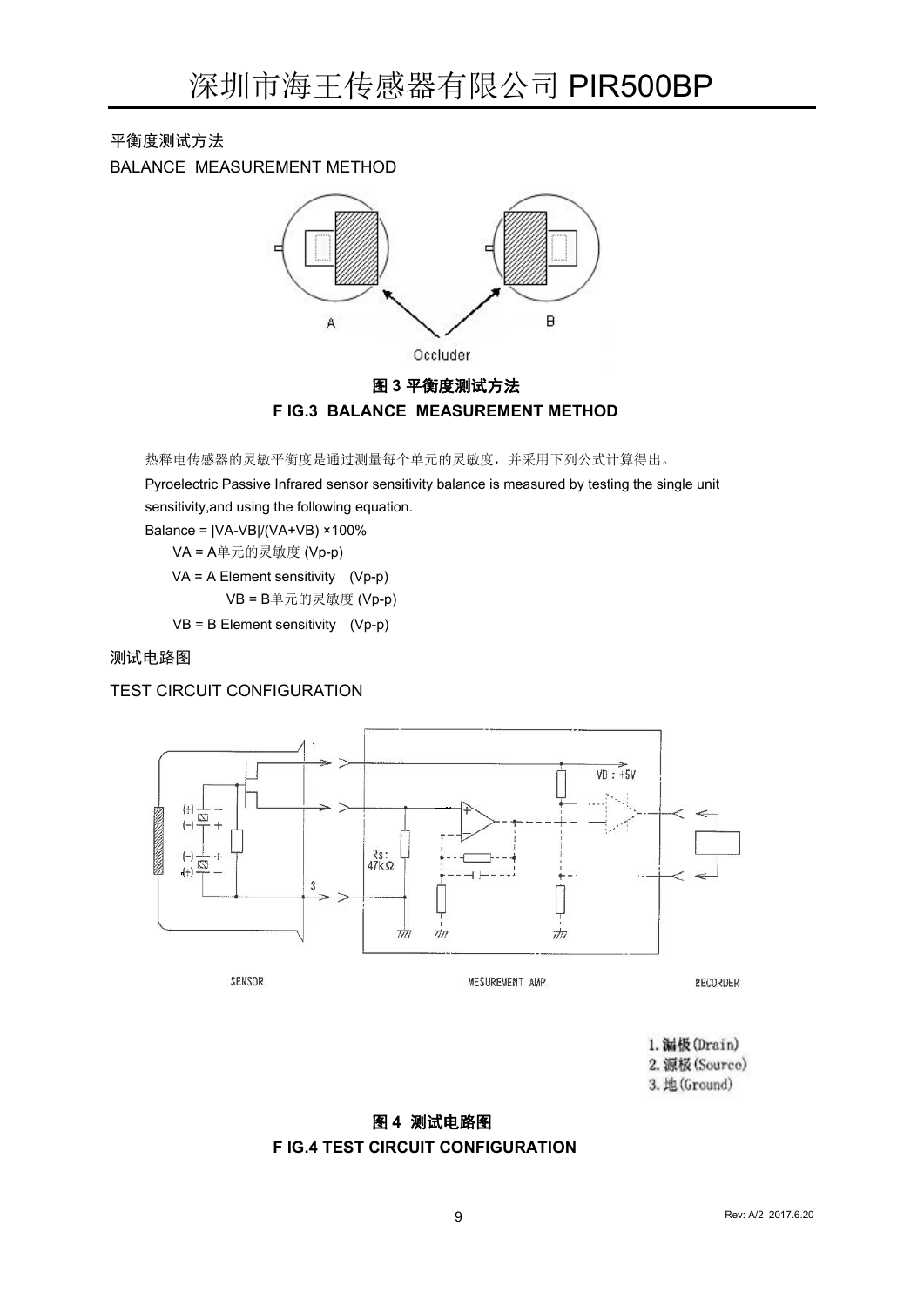入射视角图 **FIELD OF VIEW**





图**5** 入射视角 **FIG.5 FIEL OF VIEW**

滤光窗口特性

**TYPICAL TRANSMISSION CHARACTERISTICS OF FILTER**



图**6** 滤光窗口特性 **FIG.6 TYPICAL TRANSMISSION CHARACTERISTICS OF FILTER**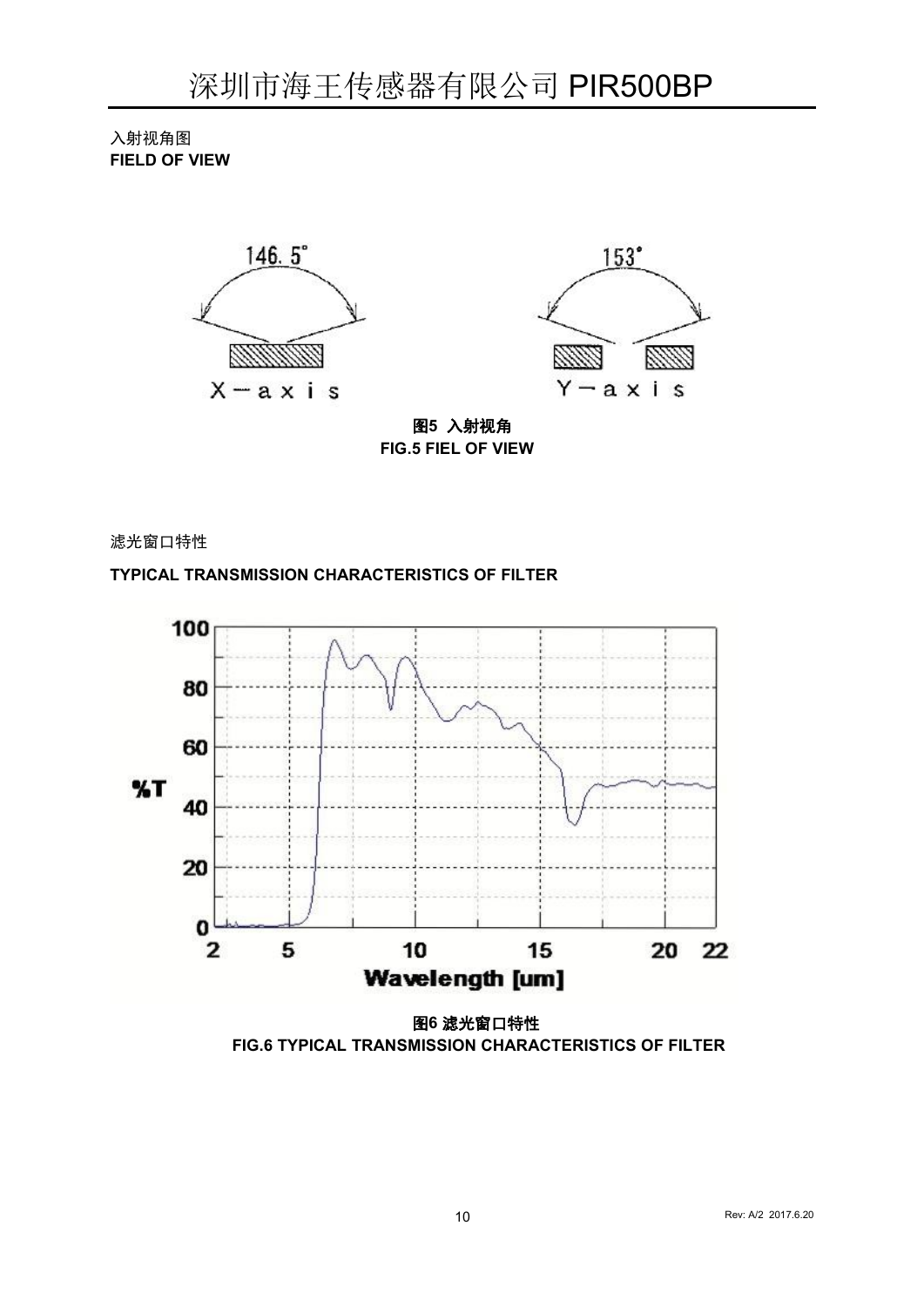《附件》1 可靠性试验项目

#### 《**Appendix**》**1 RELIABILITY TEST ITEM**

以下测试项目存在疑问或元件被更改,测试结果需要协商讨论.

when a doubt arises in the following test items, or when components have been changed, these tests are performed again after consultation by discussion.

| 项目 ITEM                  | 测试条件 TEST CONDITION                                         | 试验结果 RESULT                    |
|--------------------------|-------------------------------------------------------------|--------------------------------|
| 高温保存                     | 温度 Temperature: 85℃                                         |                                |
| High Temperature storage | 时间 Time<br>$: 500$ Hr                                       |                                |
| 低温保存                     | 温度 Temperature: -30℃                                        |                                |
| Low Temperature storage  | 时间 Time<br>$.500$ Hr                                        |                                |
| 高温高湿保存                   | 温度 Temperature: 60°C                                        |                                |
| High Temperature &       | 相对湿度 humidity: 90%                                          |                                |
| Humidity storage         | 时间 Time<br>$.500$ Hr                                        |                                |
|                          | 温度 Temperature: 60℃                                         | 测试完成后, 放在室温条件                  |
| 高温高湿通电试验(THB)            | 相对湿度 humidity: 90%                                          | 3 小时后再进行测量                     |
| Thermal humidity bias    | 时间 Time<br>: 48 Hr                                          | After testing finished, retest |
|                          | 供电电压 Voltage: 5.0VDC                                        | the sensor with naturally      |
|                          | -40℃, 30分钟-->25℃, 30分钟                                      | nomalized<br>at<br>room        |
| 热循环                      | -->85℃, 30分钟, 共10个循环                                        | temperature for 3Hr            |
| Heat shock               | $-40^{\circ}$ C, 30min-->25 °C, 30min-->80 °C,              |                                |
|                          | 30min*10cycles                                              | 1. 外观:无明显损伤                    |
|                          | $: 10 - 55$ HZ<br>频率 Frequency                              | visual inspection:             |
| 振动                       | 全振幅 Total amplitude: 1.5mm                                  | NO remarkable damage           |
| Vibration                | 加振时间 Vibration time:                                        |                                |
|                          | 各 X, Y, Z 方向 60min                                          | 2. 灵敏度:初始测定值 20%               |
|                          | 60min each of Z, Y, Z axis                                  | 内                              |
| 耐静电试验                    | 条件 Condition: C=200pf, R=0 ohm                              | Sensitivity:                   |
| <b>ESD</b>               | $V = 200V$                                                  | $\pm$ 20% of initial value     |
| 跌落试验                     | : 750mm<br>高度 Height                                        |                                |
| Natural drop             | 跌落次数 Drop times: 3次 3times                                  | 3.噪声:初始测定值+100mV               |
| 端子引线强度                   | 拉力 Pull strength : 19.5N                                    | Noise:                         |
| Terminal pull Strength   | 保持时间 Hold time: 5sec                                        | $+100$ mV of initial value     |
| 可焊性                      | 焊接温度 temperature of solder: 245℃                            |                                |
| Soldering                | 焊锡种类 solder kind : Sn-Cu                                    |                                |
|                          | 浸渍时间 soaking time: 3sec<br>焊接温度 temperature of solder tank: |                                |
|                          | $260\pm5\degree$ C                                          |                                |
| 焊锡耐热性                    | 浸渍时间 soaking time:                                          |                                |
| Solder Heatproof         | 10±1秒, 浸润到离引脚根部 3mm 处                                       |                                |
|                          | 10 $\pm$ 1sec Dipping leads submerge into                   |                                |
|                          |                                                             |                                |